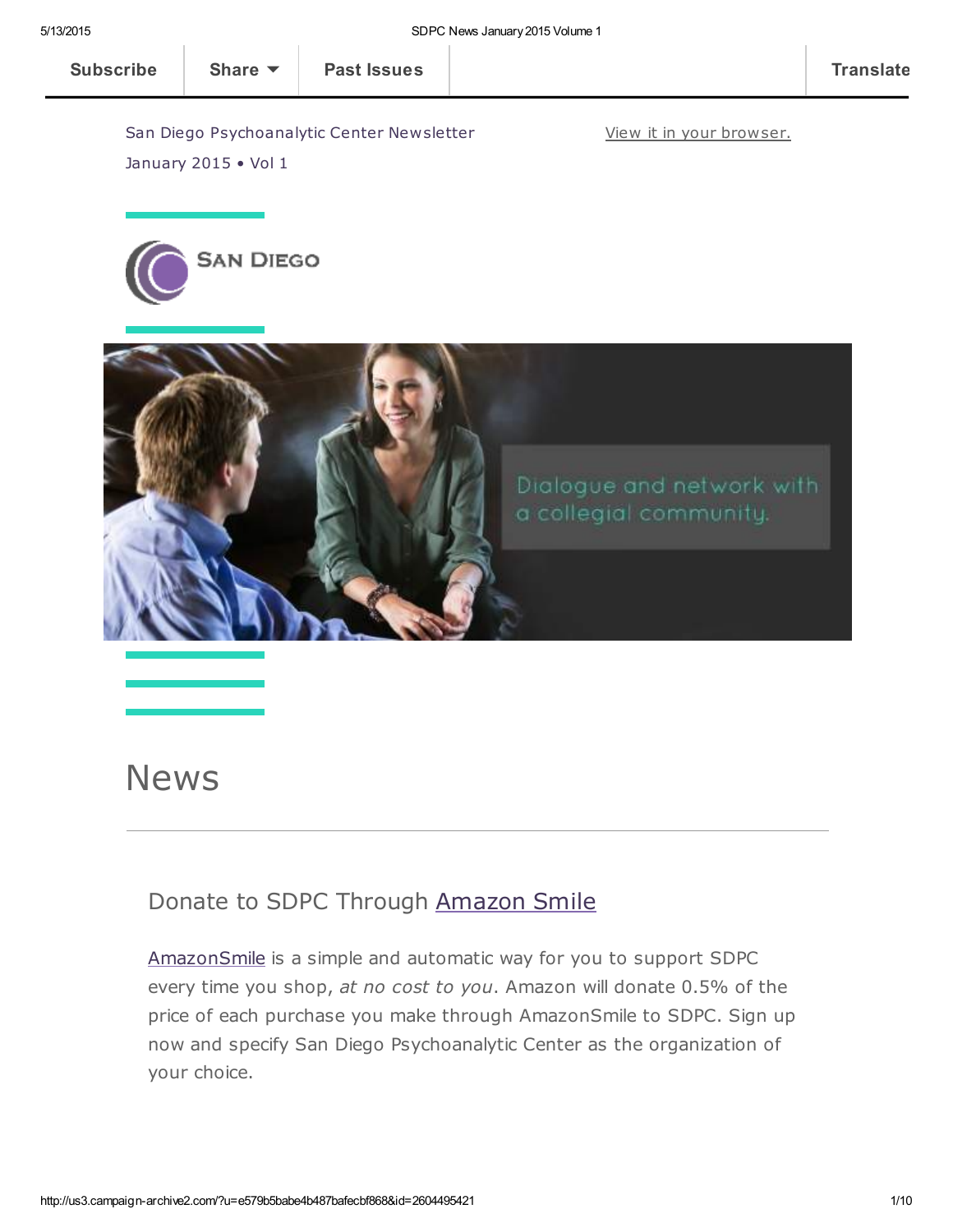## Research Study Participants Needed:

From Tom Beller, researcher. [tpbeller@aol.com](mailto:tpbeller@aol.com?subject=research%20study)

Dear Colleagues,

Did you have a supervisor who was very helpful to you in your professional life?

I would like to hear from you about what was helpful in that relationship.

The training of clinicians could benefit from this lost treasure.

Helpful interactions experienced by supervisees with their supervisors often go undocumented, especially those experienced in the past. This is why I am asking for volunteers to participate in a dissertation that explores helpful interactions that supervisees have experienced at some point in their lives, whether in the recent past or decades ago. A requirement is that participants have had at least one year of experience in psychoanalytic and/or psychodynamic supervision.

Over the course of the research, there will be one interview, a written or verbal three-question follow-up, and finally a verbal or written reaction to a summary of the findings.

If you are interested, please contact Tom Beller, researcher, at tpbeller@aol.com. Please contact me for an abbreviated version of the proposal for your review if you would like to review it. Thank you.

## Member Publications

Marti Peck, [Ph.D.](http://www.sdpsychoanalyticcenter.org/members/profiles/18#profile-main) and [Emilie](http://www.sdpsychoanalyticcenter.org/members/profiles/141#profile-main) [Sfregola,](http://www.sdpsychoanalyticcenter.org/members/profiles/141#profile-main) Psy.D., co-authored the article "Psychoanalytic Training and Collegiality", in the Dec 2014-Jan 2015 edition of the San Diego Psychological Association Newsletter. Please contact Michelle Spencer if you would like to receive a copy: sdpc.michelle@gmail.com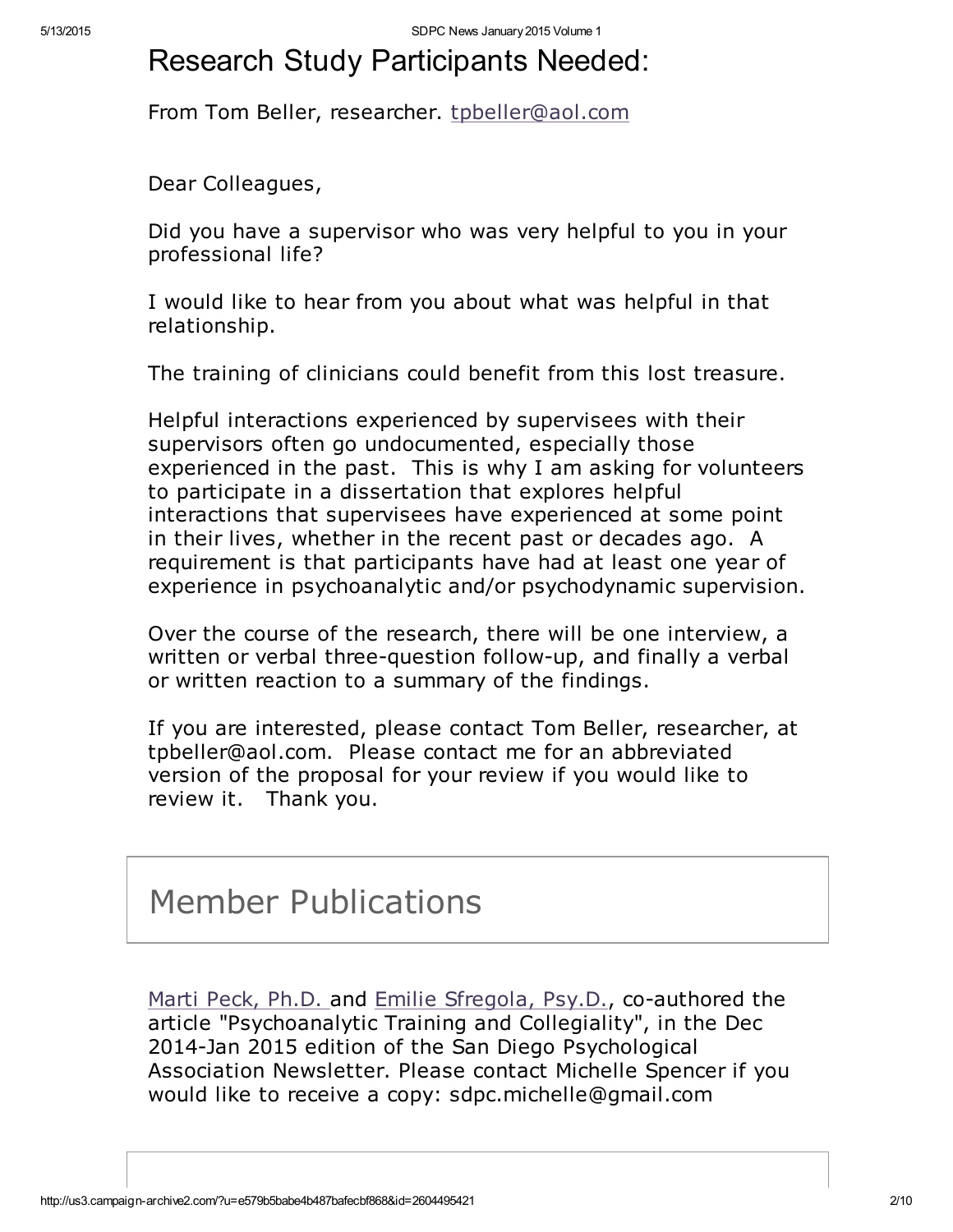# SDPC Member Spotlight

### Kristin Whiteside, Ph.D.

Student, SDPC Adult Psychoanalytic Program



Hometown: New Orleans, LA

#### What was your pathway toward entering the mental health field?

It began in college with an initial interest in medicine, behavioral medicine in particular. I was curious about the behavioral aspects of health and why people make choices that are not in their best interest. I didn't realize it at the time, but I was on the path towards understanding unconscious motivation. Drawn to health psychology, I worked with a professor studying the physical and emotional benefits of writing. Guess what? Writing daily about your feelings about a stressful or traumatic event produced measurable changes in physical health as well as depression and anxiety. There was a personal connection to this work, as I was an avid letter writer and kept a journal. Validation of the benefits of writing initiated my interest in unconscious mental life and the mechanisms of expression, change, and growth.

### And what drew you to psychoanalysis/psychoanalytic psychotherapy?

My interest in psychoanalysis resulted from the merger of my interests in the intellect and cognitive functions with emotional and subjective experience. Early in my training, I provided psychoeducational assessment, and I worked individually with students to develop learning strategies. As I developed relationships with my students, I saw the connection between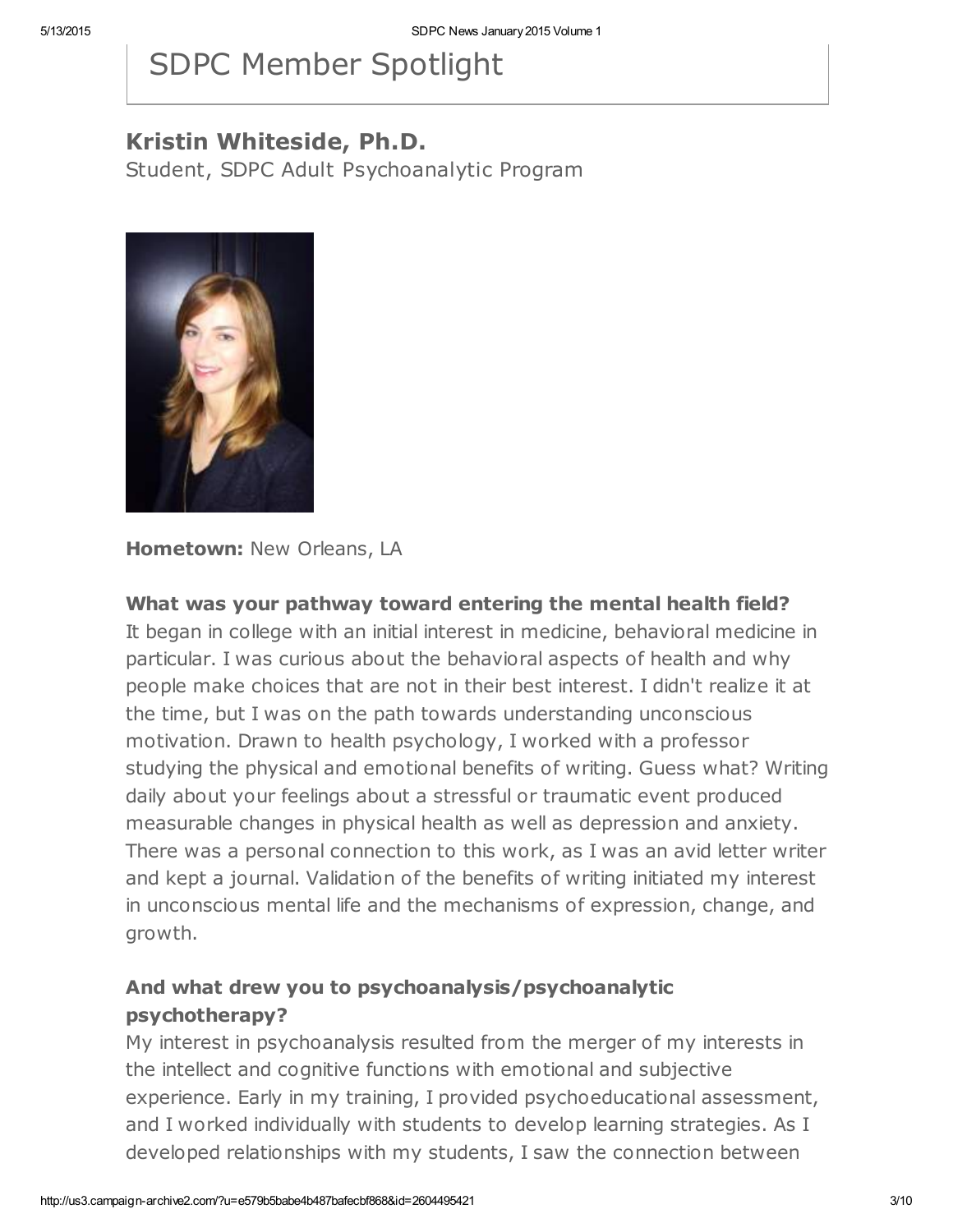their cognitive challenges and their ability to connect in a relationship with me. Focused on academics, we were discussing their brains, but I really wanted to learn about their minds.

I pursued my interest in the mind during an internship in a college counseling center, with the guidance of a psychoanalytically-oriented supervisor. The relationship with my supervisor and the theory opened a window beyond understanding patients in terms of symptoms and history. I learned through the experience that understanding could be achieved within our interactions and mutual feelings. The experience of thinking about a patient from an interpersonal point of view, considering when and how to intervene, and achieving change was compelling, and I have thus sought opportunities for psychoanalytic supervision and training ever since.

### Tell us about your educational experience thus far at SDPC: Particular courses, experiences, teachers, supervisors/consultants that have been most formative?

Each of my instructors has left a unique mark on my understanding of the mind. As a beginning analyst, I have found it very useful to think about the various ways that one may listen to patients. As such, the coursework on modes of communication, countertransference, and thinking about the child within the adult have been particularly influential. I am enjoying the theoretical courses as well, which have presented diverse viewpoints on modern ego psychology to intersubjective theory.

### How has your training in psychoanalysis or psychoanalytic psychotherapy affected a) your practice, and b) your professional development? Other areas of life?

I am in the process of building my private practice, and psychoanalytic training has benefitted my professional growth twofold. I have been able to work more intensively with patients and in particular have been able to address difficult feelings and resistance early in the treatment. In addition, my personal analysis has helped me to move forward towards my goals and aspirations, both personal and professional. It is not easy to integrate psychoanalytic training with one's real life, but the relationships that I have developed with fellow candidates, instructors and supervisors have enriched my life and work immeasurably.

#### How else have you applied your analytic knowledge?

Psychoanalysis has been criticized for its lack of accessibility. Indeed, it is a costly treatment in terms of time and money. However, psychoanalytic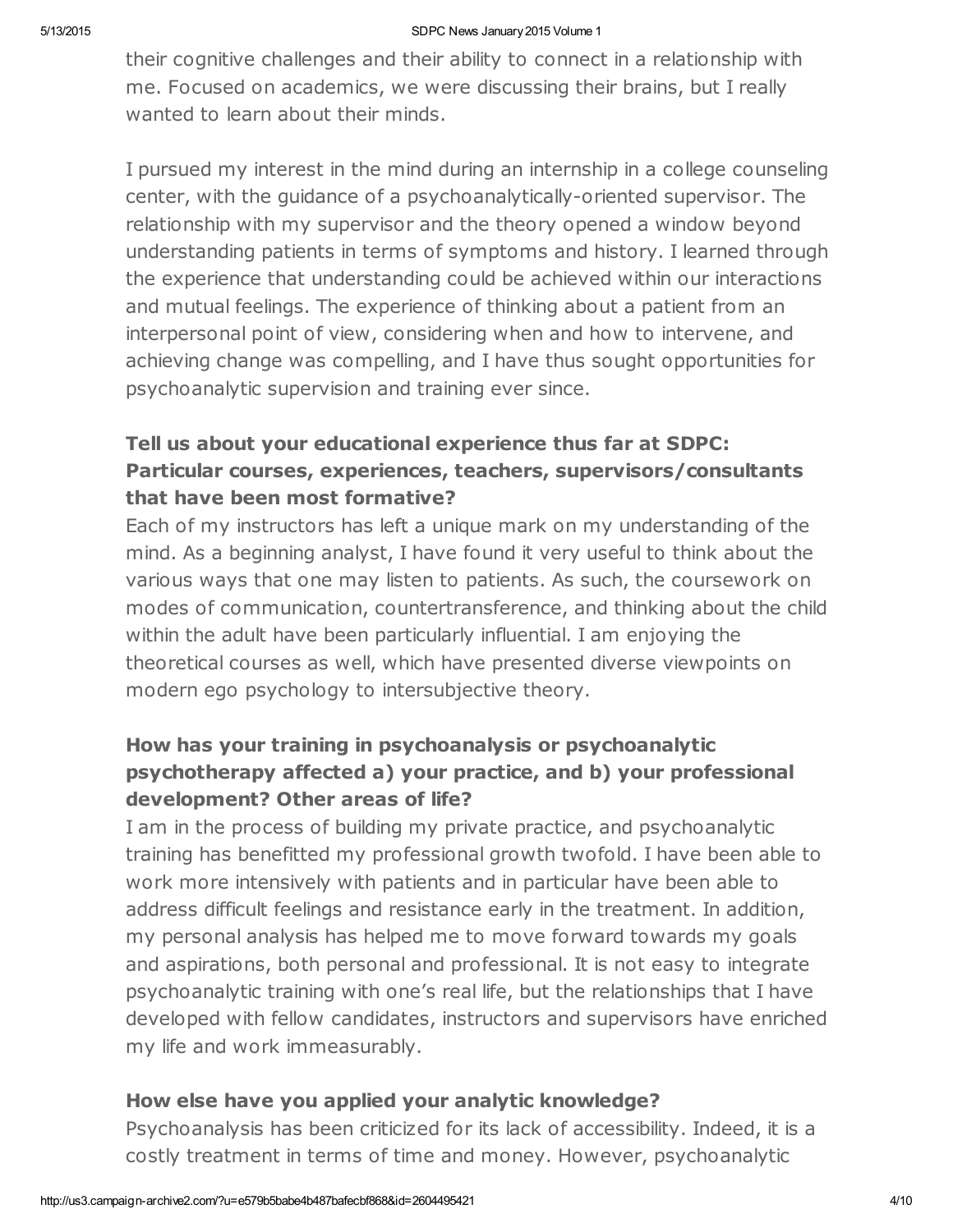#### 5/13/2015 SDPC News January2015 Volume 1

thinking can and must benefit those who are not traditional candidates for psychoanalysis. In addition to my practice, I provide psychological services to students at The Preuss School UCSD, a charter school for disadvantaged students in grades 6 through 12. While there are limitations to the frequency and duration of the therapy that I provide, my work is psychoanalytically informed. Students in the counseling program learn to be curious, to look inward, and become more skilled at mentalizing. Further, they learn to speak about difficult feelings with an adult, and I have seen this generalize to their developing improved relationships with other adults in their lives. It can be challenging work with a population that is burdened with external stressors such as poverty, immigration issues, and acculturation challenges. However, students do learn to cope with their difficulties, and to take responsibility for their choices. As one student mentioned at the termination of therapy, "I learned that there is a reason for everything that I do, and that I can ask myself why I do what I do."

### Tell us about your practice and who you are most interested in working with.

In my practice, I provide psychoanalytic psychotherapy for adolescents (age 12 and older) and adults seeking treatment for depression, anxiety disorders, and relationship difficulties. I also have an interest in treating patients diagnosed with ADHD, Learning Disorders, and high-functioning Autism Spectrum Disorders. In the case of younger patients, I involve parents in the therapy in order to help them to better understand, cope with, and assist their children with their developmental needs.

Where is your practice, and how can potential patients contact you? My practice is located in Encinitas just off of the 5 freeway at Santa Fe Drive. I may be reached at 760-707-7540.

## SDPC Educational Events

## Grievance As a Container of the Negative

Guest Presenter: Maxine Anderson, M.D.

When: Friday, January 30, 2015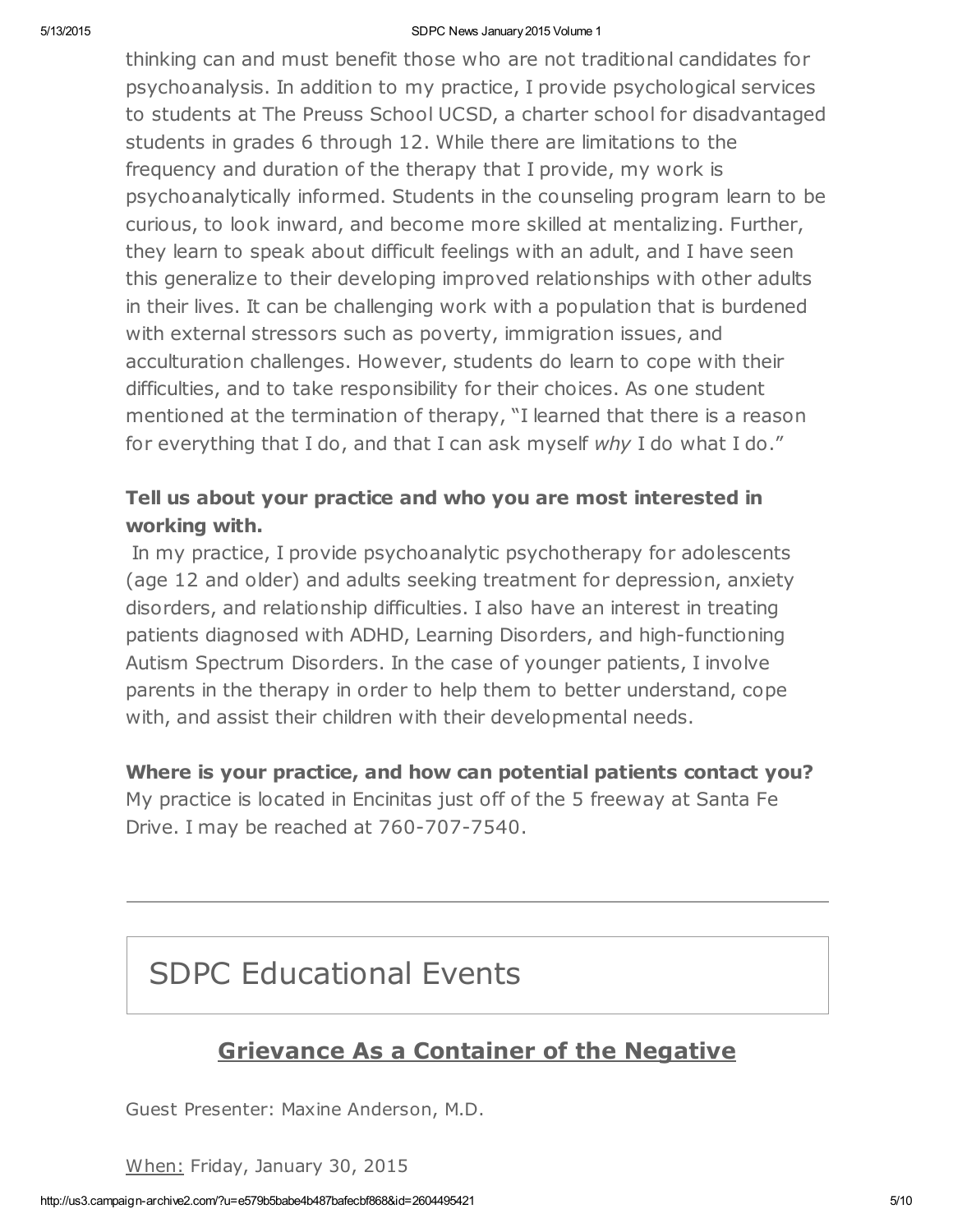7:30-9:30 p.m. (7:00 – registration/wine and cheese)

Where: SDPC

Cost: Members free, non-members \$25, students \$15

#### [Register](http://www.sdpsychoanalyticcenter.org/register-and-pay-online) and Pay

#### CEUs: 2

While grief may lead to mourning and emergence from loss, grievance, especially stemming from early parental loss, may lead to the frozen, deadened entanglement with the lost object that is akin to Freud's concept of melancholy. This discussion will review some understanding about grievance and attempt to demonstrate in detail the clinical to and fro that may transform grievance into resolvable grief, while also respecting the massive de-animating resistance (entrenchment) that such grievance can mount against efforts to bring warmth and understanding.

#### Presenter Information:

Maxine Anderson, M.D. is currently a Training and Supervising Analyst at the Seattle Institute of Psychoanalysis, and a Clinical Professor in the Department of Psychiatry and Behavioral Sciences at the University of Washington. She was previously on the faculty at the Tavistock Clinic in London, England, and has published several papers in journals such as The British Journal of Psychotherapy, Journal of the American Psychoanalytic Association, and Psychoanalytic Inquiry. She has participated in numerous seminars and presentations regarding the Kleinian perspective on the human personality and ways of addressing aspects of the personality and especially unconscious processes.

### Couples Therapy: A Psychoanalytic Systems Model

Guest Faculty: Felise Levine, Ph.D., presenter; Sheila Sharpe, Ph.D., discussant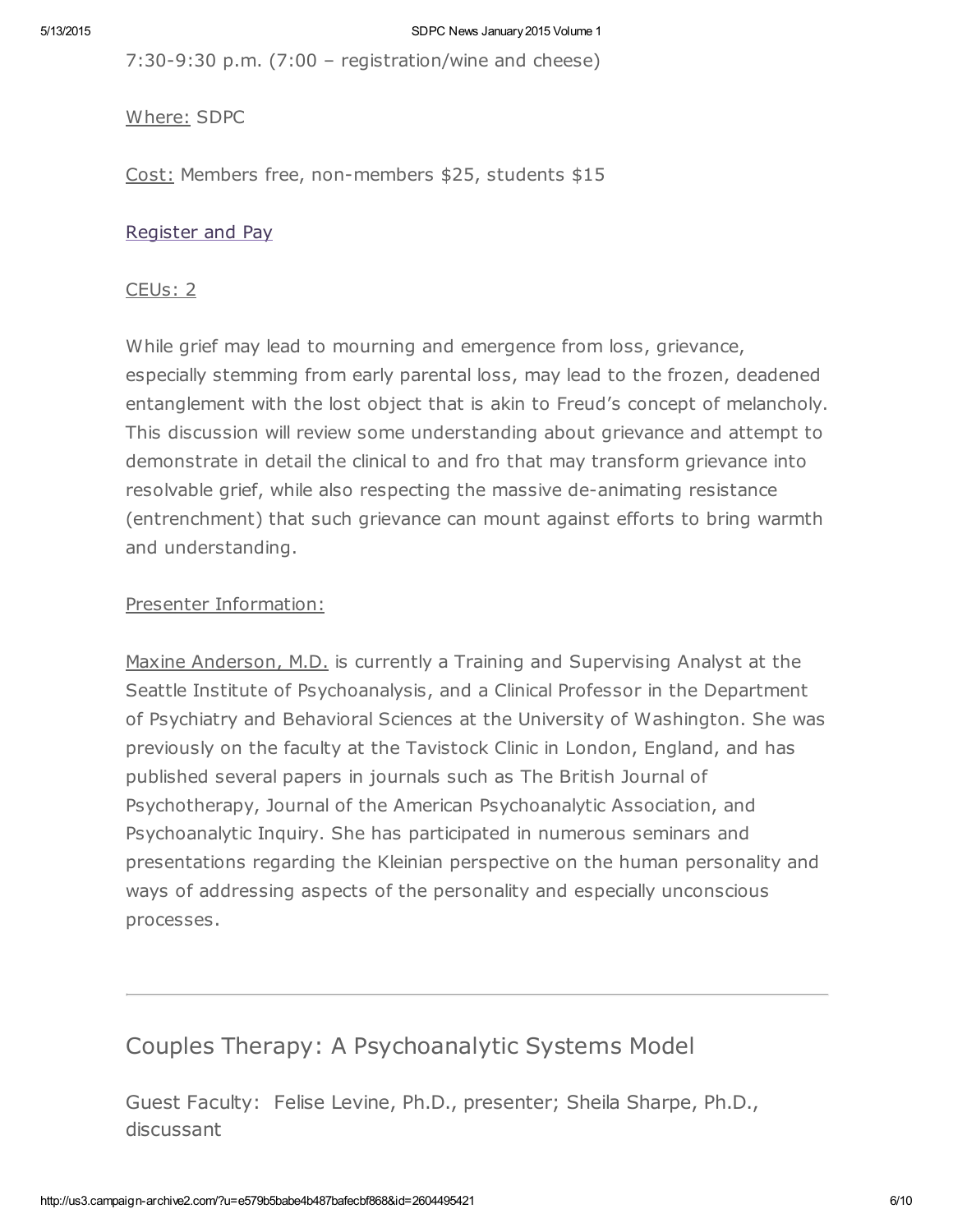#### 5/13/2015 SDPC News January2015 Volume 1

This clinical presentation will focus on a couple in treatment using a psychoanalytic systems theory framework. Transferencecountertransference, unconscious contracts, complementarity, and competitiveness will be among the themes discussed.

When: Friday, May 8, 2014 - 7:30pm to 9:30pm 7:00 PM - Registration/Wine & Cheese

Where: SDPC 858-454-3102(voice) 4455 Morena Boulevard, Suite 202 San Diego, CA 92117 United States

CEUs: 2

Cost: Free for SDPC Members Non-members \$25, Students \$15

#### [Register](http://www.sdpsychoanalyticcenter.org/register-and-pay-online) and Pay

#### Presenter Information:

Felise B. [Levine,](http://www.sdpsychoanalyticcenter.org/members/profiles/82#profile-main) Ph.D., is a licensed psychologist, a psychoanalyst, and a family/couples therapist in private practice in La Jolla. She is co-author, with James L. Framo and Timothy T. Weber, of the book Coming Home Again: A Family-of-Origin Consultation. She is past president of the San Diego Psychological Association and serves on the faculty of the Psychoanalytic Psychotherapy Program at SDPC.

Sheila A. [Sharpe,](http://www.sdpsychoanalyticcenter.org/members/profiles/103#profile-main) Ph.D., specializes in treating couples and individuals in private practice in La Jolla, California. She is the author of the book The Ways We Love: A Developmental Approach to Treating Couples (Guilford Press, 2000) and has published several articles on couples therapy. She is on the faculty of the San Diego Psychoanalytic Center and teaches in the Psychoanalytic Psychotherapy Program.

### See more upcoming educational events [here.](http://www.sdpsychoanalyticcenter.org/community-connections/upcoming-events)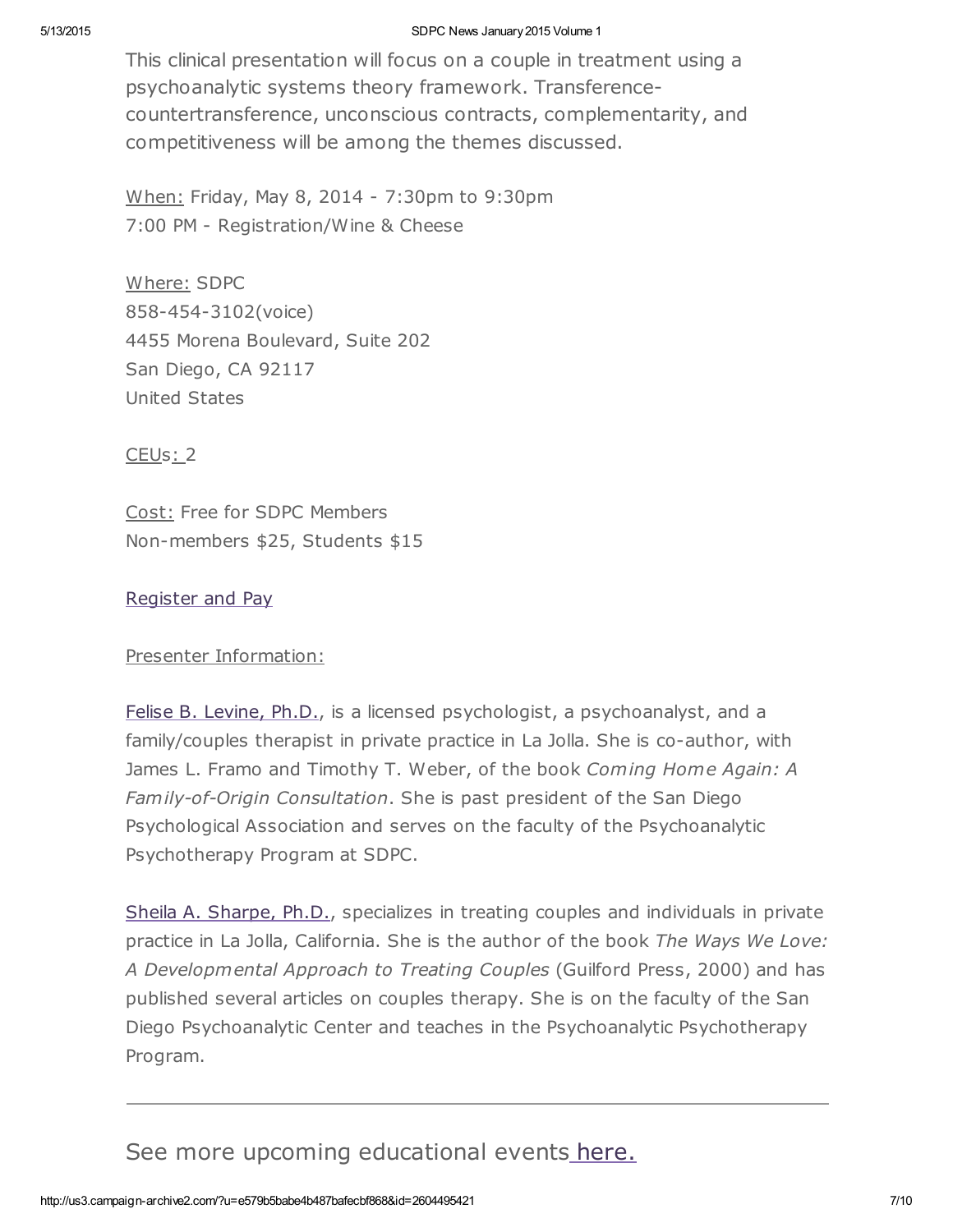## The San Diego Psychoanalytic Center is dedicated to promoting the relevance and vitality of psychotherapy and psychoanalysis

Advanced Training Innovative, inspiring and individualized education

Continuing Education Educational events for mental health professionals and the public about psychoanalytic thinking and clinical applications in diverse settings

#### Mentoring

Fellowship for mental health trainees early-career therapists

Community Involvement Connections with mental health professionals, academic institutions, and professional societies

#### Referral Service

Referrals for psychoanalysis and psychoanalytic psychotherapy for adults, adolescents and children in the San Diego area (619-615-8428)

Events and Celebrations Upcoming event: Spring celebration to honor new grads

Collegial Connections Community of supportive, experienced, and dedicated psychoanalytic therapists

Practice Promotion Support in building your therapy practice

# Services Offered By SDPC Members

Please send your Announcements to: sdpc.michelle@gmail.com

## SDPC Member Classifieds

We are pleased to invite you to join us in our new offices and to share with you a few bites and conversation. We hope you will be with us!

Deisy Boscan, Carolina Court, Sandy Ansari, Jessica Garcia, Denisse Morales,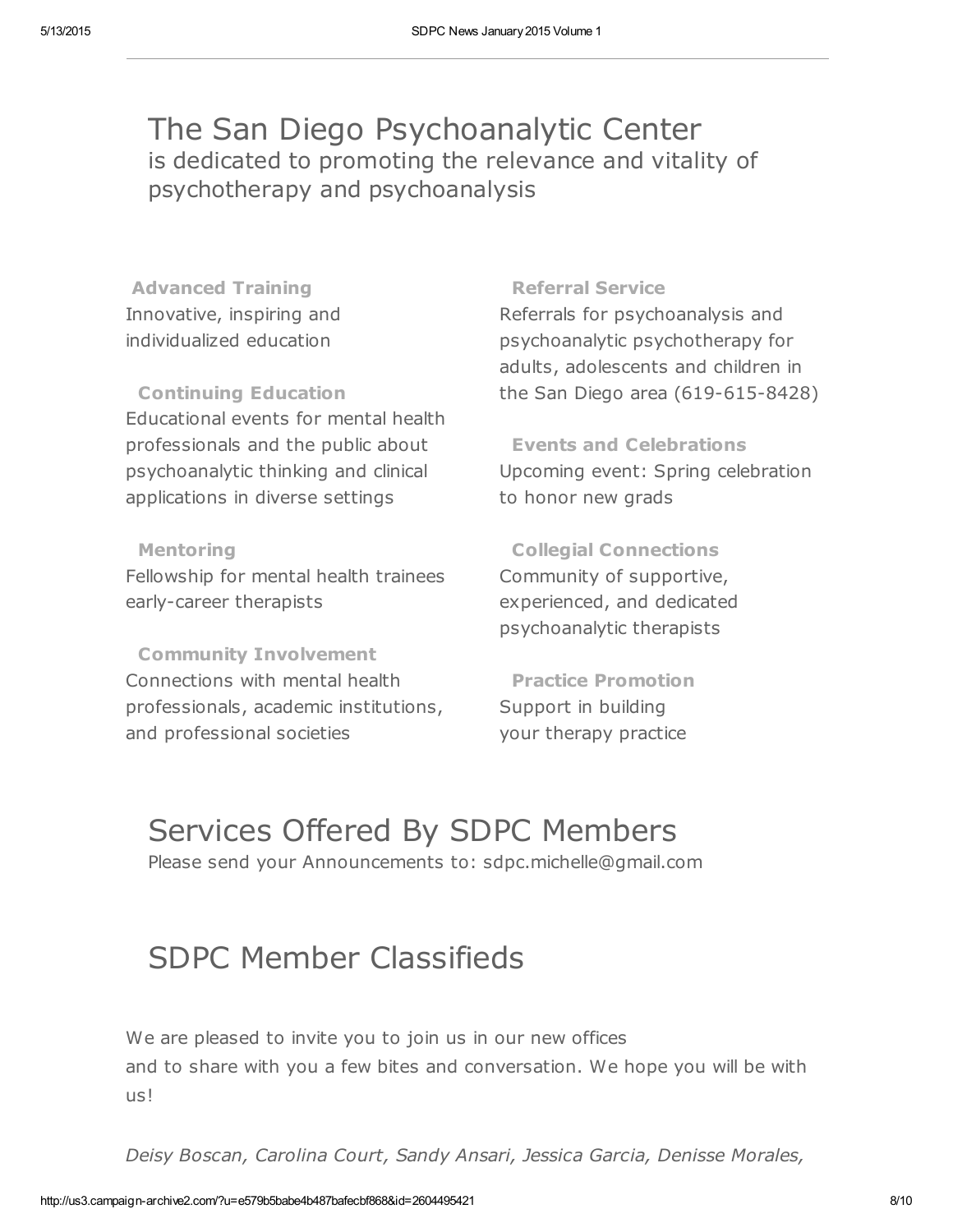Janet Rodriguez,

Daria Russo, and Katie Santos along with our administrative staff, Erika and Ashley.

#### Dr. Deisy Cristina Boscan and the staff of the San Diego [Psychology](http://www.evite.com/event/03BCMNSVBTRE6ISVAEPESSCNSXE7K4?utm_campaign=view_invitation_link&gid=03BC2PAXPP3Z2M2E4EPESU4BOMI7DQ&utm_medium=email&utm_source=GUEST_INVITE_EVENT) **Center**

Follow This Link for the Evite

FOR RENT

SAN DIEGO (HILLCREST/BANKERS HILL): Beautiful and large corner office, in a newly remodeled spacious five office suite, soundproof walls, neutral furniture and paint color available part-time. Suite is located in a professional building near Balboa Park. Newly designed kitchen area, and great reception. Free parking. Billing services are available, and great opportunity for referral. Contact Erika at [619-297-1750.](tel:619-297-1750)

REMINDER: Please send all future announcements/event advertisements to Ms. Michelle Spencer at: sdpc.michelle@gmail.com. They will be included in the next volume of the SDPC weekly newsletter.

## Donate to SDPC Through [Amazon](http://www.sdpsychoanalyticcenter.org/node/395#overlay-context=node/395) Smile

[AmazonSmile](http://smile.amazon.com/about) is a simple and automatic way for you to support SDPC every time you shop, at no cost to you.

Amazon will donate 0.5% of the price of each purchase you make through AmazonSmile to SDPC.

Sign up now and specify San Diego Psychoanalytic Center as the organization of your choice.